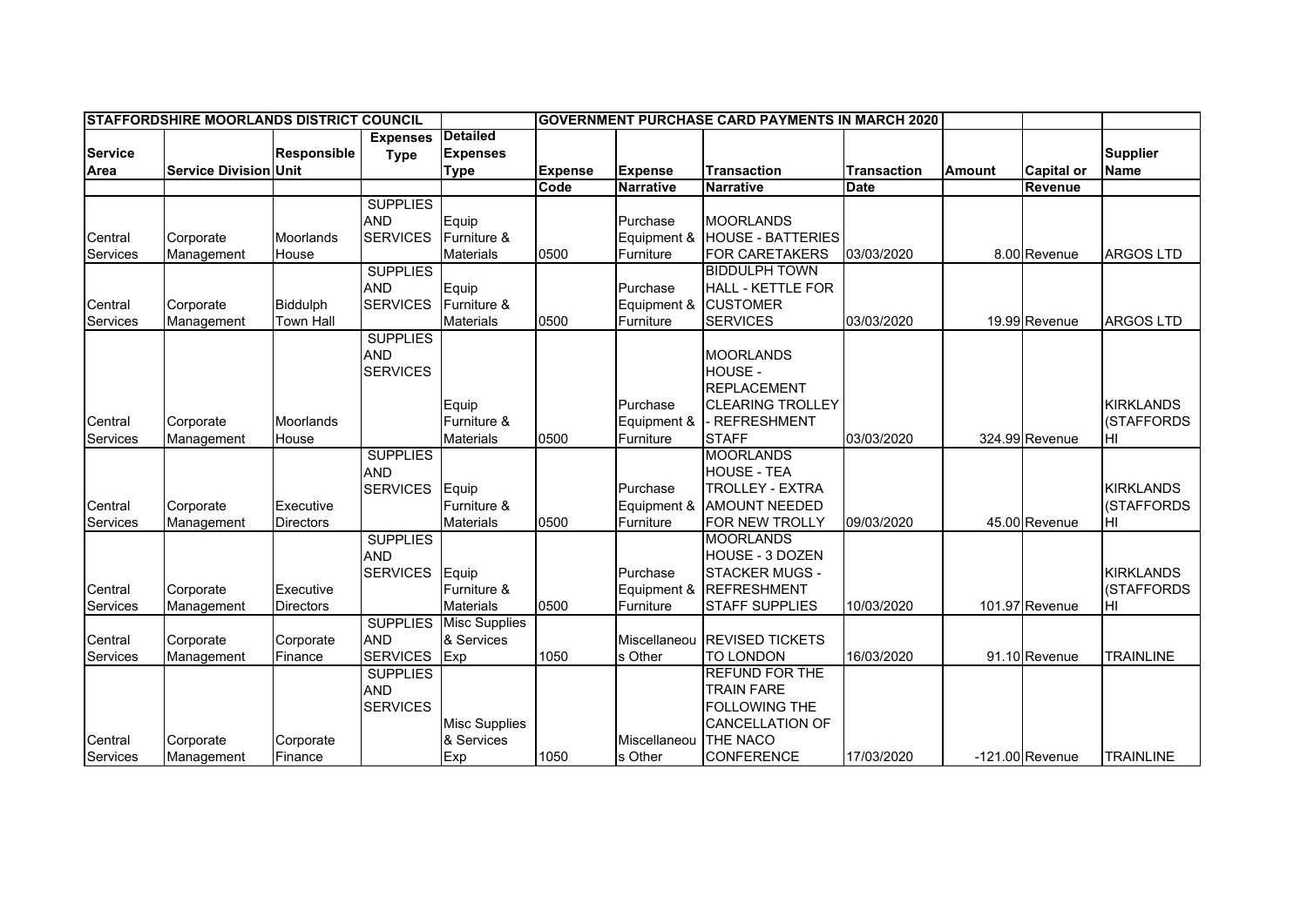|                 |                         |              | <b>SUPPLIES</b>          |                      |      | Bed and              |                              |            |                |                   |
|-----------------|-------------------------|--------------|--------------------------|----------------------|------|----------------------|------------------------------|------------|----------------|-------------------|
|                 |                         |              | <b>AND</b>               | <b>Misc Supplies</b> |      | <b>Breakfast</b>     | <b>B&amp;B FOR</b>           |            |                |                   |
| Housing         |                         | Housing      | <b>SERVICES</b>          | & Services           |      | Accommodati HOMELESS |                              |            |                |                   |
| <b>Services</b> | <b>Housing Benefits</b> | Advice       |                          | Exp                  | 6813 | on                   | <b>APPLICANT</b>             | 16/03/2020 | 72.23 Revenue  | <b>TRAVELODGE</b> |
|                 |                         |              | <b>SUPPLIES</b>          |                      |      | <b>Bed and</b>       |                              |            |                |                   |
|                 |                         |              | <b>AND</b>               | <b>Misc Supplies</b> |      | <b>Breakfast</b>     | <b>B&amp;B FOR</b>           |            |                |                   |
| Housing         |                         | Housing      | <b>SERVICES</b>          | & Services           |      | Accommodati HOMELESS |                              |            |                |                   |
| <b>Services</b> | <b>Housing Benefits</b> | Advice       |                          | Exp                  | 6813 | on                   | <b>APPLICANT</b>             | 16/03/2020 | 36.43 Revenue  | <b>TRAVELODGE</b> |
|                 |                         |              | <b>SUPPLIES</b>          |                      |      | Bed and              |                              |            |                |                   |
|                 |                         |              | <b>AND</b>               | <b>Misc Supplies</b> |      | <b>Breakfast</b>     | <b>B&amp;B FOR</b>           |            |                |                   |
| Housing         |                         | Housing      | <b>SERVICES</b>          | & Services           |      | Accommodati HOMELESS |                              |            |                |                   |
| <b>Services</b> | <b>Housing Benefits</b> | Advice       |                          | Exp                  | 6813 | on                   | <b>APPLICANT</b>             | 17/03/2020 | 50.78 Revenue  | <b>TRAVELODGE</b> |
|                 |                         |              | <b>SUPPLIES</b>          |                      |      | Bed and              |                              |            |                |                   |
|                 |                         |              | <b>AND</b>               | <b>Misc Supplies</b> |      | <b>Breakfast</b>     | <b>B&amp;B FOR</b>           |            |                |                   |
| Housing         |                         | Housing      | <b>SERVICES</b>          | & Services           |      | Accommodati HOMELESS |                              |            |                |                   |
| Services        | <b>Housing Benefits</b> | Advice       |                          | Exp                  | 6813 | on                   | <b>APPLICANT</b>             | 18/03/2020 | 91.35 Revenue  | <b>TRAVELODGE</b> |
|                 |                         |              | <b>SUPPLIES</b>          |                      |      |                      | <b>CIVIL CLAIM FOR</b>       |            |                |                   |
|                 |                         |              | <b>AND</b>               |                      |      |                      | <b>DAMAGE CAUSED</b>         |            |                |                   |
|                 |                         |              | <b>SERVICES</b>          |                      |      | Hired &              | <b>BY HOMELESS</b>           |            |                |                   |
| Housing         |                         | Housing      |                          |                      |      | Contracted           | <b>APPLICANT AT</b>          |            |                | WWW.PAY.UK        |
| <b>Services</b> | <b>Housing Benefits</b> | Advice       |                          | Services             | 0710 | Services             | <b>TRAVELODGE</b>            | 30/03/2020 | 150.00 Revenue | CRS.COM           |
|                 |                         |              | <b>SUPPLIES</b>          |                      |      |                      | <b>DISPENSERS FOR</b>        |            |                |                   |
|                 |                         |              | <b>AND</b>               |                      |      |                      | HAND GEL RE CO-              |            |                |                   |
|                 |                         |              | <b>SERVICES</b>          |                      |      |                      | VID 19 FOR                   |            |                |                   |
|                 |                         |              |                          | <b>Misc Supplies</b> |      |                      | <b>MOORLANDS</b>             |            |                |                   |
| Central         | Corporate               | Moorlands    |                          | & Services           |      |                      | <b>HOUSE &amp; BUXTON</b>    |            |                | <b>HOME</b>       |
| <b>Services</b> | Management              | House        |                          | Exp                  | 1161 | <b>Covid Costs</b>   | <b>TOWN HALL</b>             | 18/03/2020 | 12.37 Revenue  | <b>BARGAINS</b>   |
|                 |                         |              |                          |                      |      |                      |                              |            |                |                   |
| Cultural and    |                         | Communities  | <b>TRANSPOR</b>          |                      |      |                      | An employee MACC             |            |                |                   |
| Related         | Community               | and Cultural |                          | Car                  |      | Other Travel         | TO BHAM FOR A                |            |                |                   |
| <b>Services</b> | Development             | Admin        |                          | Allowances           | 0483 | Allowances           | <b>LAW COURSE</b>            | 17/03/2020 | 84.80 Revenue  | <b>TRAINLINE</b>  |
|                 |                         |              |                          |                      |      |                      | <b>SPLIT - LAPTOP FOR</b>    |            |                |                   |
|                 |                         |              | <b>EMPLOYEE</b> Indirect |                      |      |                      | <b>HOME WORK</b>             |            |                |                   |
| Central         | Corporate               |              | S                        | employee             |      | Long Service         | 50%1610/0097                 |            |                | <b>CURRYS</b>     |
| <b>Services</b> | Management              | Personnel    |                          | expenses             | 0097 | Awards               | 50%16106773 (50%)            | 19/03/2020 | 187.08 Revenue | <b>ONLINE</b>     |
|                 |                         |              | <b>SUPPLIES</b>          |                      |      |                      | SPLIT - LAPTOP FOR           |            |                |                   |
|                 |                         |              | <b>AND</b>               | <b>Misc Supplies</b> |      |                      | <b>HOME WORK</b>             |            |                |                   |
| Central         | Corporate               |              | <b>SERVICES</b>          | & Services           |      | Recharge             | 50%1610/0097                 |            |                | <b>CURRYS</b>     |
| Services        | Management              | Personnel    |                          | Exp                  | 0773 | <b>High Peak</b>     | 50%16106773 (50%) 19/03/2020 |            | 187.09 Revenue | <b>ONLINE</b>     |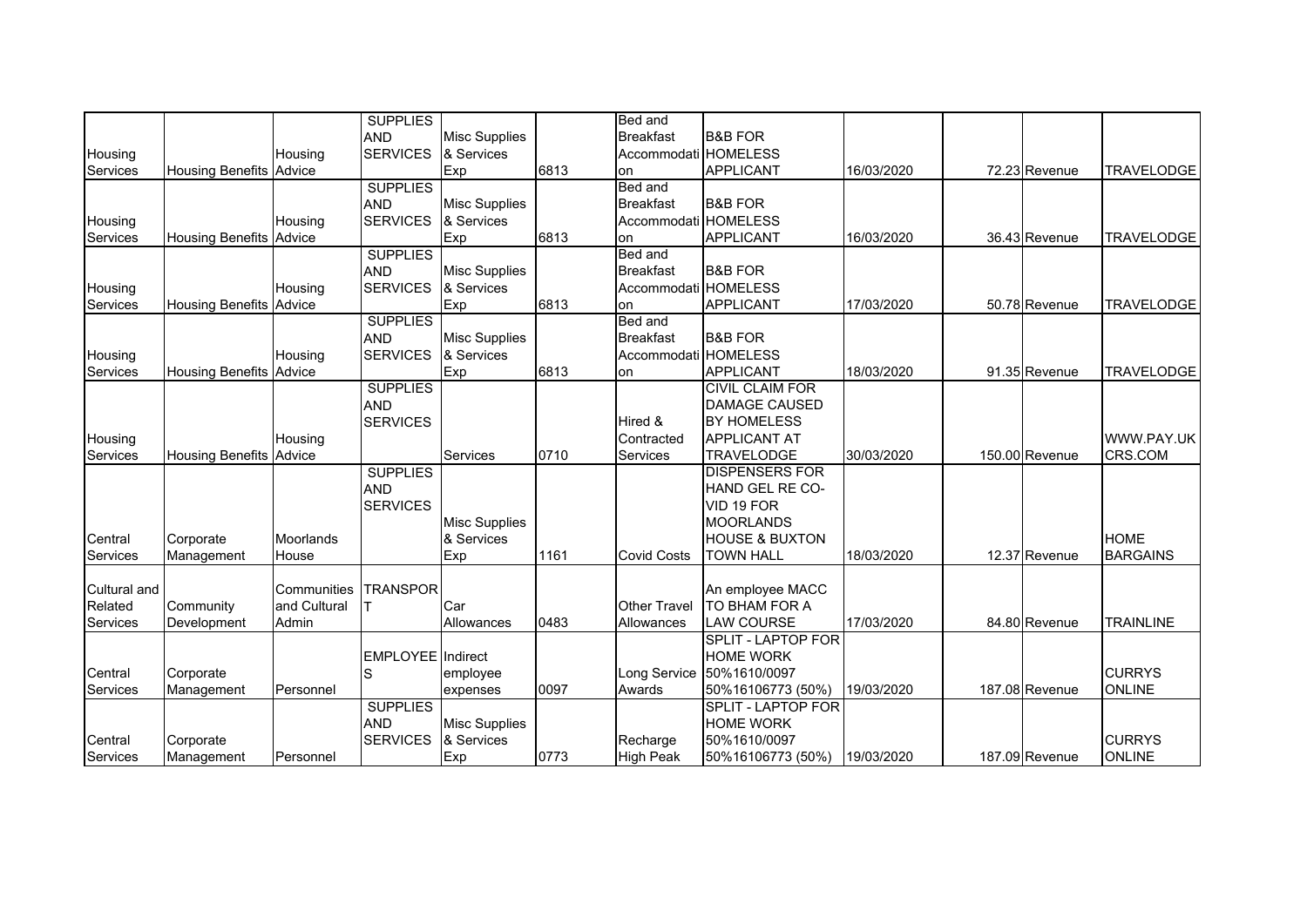|                 |            |                    | <b>EMPLOYEE</b>   |                      |      |                  |                                  |            |                |                  |
|-----------------|------------|--------------------|-------------------|----------------------|------|------------------|----------------------------------|------------|----------------|------------------|
|                 |            | Land &             | S                 | Indirect             |      |                  | <b>MEMBERSHIP FEES</b>           |            |                |                  |
| Central         | Corporate  | Property           |                   | employee             |      | Professional     | FOR an employee                  |            |                | <b>RICS SUBS</b> |
| Services        | Management | Admin              |                   | expenses             | 0006 | Fees             | (50%)                            | 03/03/2020 | 269.50 Revenue | <b>UK CYBS</b>   |
|                 |            | $L$ and $\&$       | <b>SUPPLIES</b>   | <b>Misc Supplies</b> |      |                  | <b>MEMBERSHIP FEES</b>           |            |                |                  |
| Central         | Corporate  | Property           | <b>AND</b>        | & Services           |      | Recharge         | FOR an employee                  |            |                | <b>RICS SUBS</b> |
| Services        | Management | Admin              | <b>SERVICES</b>   | Exp                  | 0773 | <b>High Peak</b> | (50%)                            | 03/03/2020 | 269.50 Revenue | <b>UK CYBS</b>   |
|                 |            |                    |                   | Indirect             |      |                  | <b>MEMBERSHIP FEES</b>           |            |                |                  |
| Central         | Corporate  | Corporate          | EMPLOYEE employee |                      |      | Professional     | FOR an employee                  |            |                | WWW.CIPFA.       |
| <b>Services</b> | Management | Policy             | S                 | expenses             | 0006 | Fees             | (50%)                            | 05/03/2020 | 166.00 Revenue | ORG.UK           |
|                 |            |                    | <b>SUPPLIES</b>   |                      |      |                  |                                  |            |                |                  |
|                 |            |                    | <b>AND</b>        | <b>Misc Supplies</b> |      |                  | <b>MEMBERSHIP FEES</b>           |            |                |                  |
| Central         | Corporate  | Corporate          | <b>SERVICES</b>   | & Services           |      | Recharge         | FOR an employee                  |            |                | WWW.CIPFA.       |
| Services        | Management | Policy             |                   | Exp                  | 0773 | <b>High Peak</b> | (50%)                            | 05/03/2020 | 166.00 Revenue | ORG.UK           |
|                 |            |                    | <b>EMPLOYEE</b>   |                      |      |                  |                                  |            |                |                  |
|                 |            | Post Entry         | S                 |                      |      |                  |                                  |            |                |                  |
|                 |            | and                |                   | Indirect             |      |                  | <b>SAFEGUARDING</b>              |            |                |                  |
| Central         | Corporate  | Corporate          |                   | employee             |      |                  | LEVEL 4 TRAINING -               |            |                |                  |
| Services        | Management | Training           |                   | expenses             | 0050 |                  | Staff Training an employee (50%) | 10/03/2020 | 25.00 Revenue  | <b>HSQE LTD</b>  |
|                 |            | Post Entry         | <b>SUPPLIES</b>   |                      |      |                  |                                  |            |                |                  |
|                 |            | and                | <b>AND</b>        | <b>Misc Supplies</b> |      |                  | <b>SAFEGUARDING</b>              |            |                |                  |
| Central         | Corporate  | Corporate          | <b>SERVICES</b>   | & Services           |      | Recharge         | LEVEL 4 TRAINING -               |            |                |                  |
| Services        | Management | Training           |                   | Exp                  | 0773 | <b>High Peak</b> | an employee (50%)                | 10/03/2020 | 25.00 Revenue  | <b>HSOE LTD</b>  |
|                 |            |                    | <b>SUPPLIES</b>   |                      |      |                  | <b>SPLIT - ASUS</b>              |            |                |                  |
|                 |            |                    | <b>AND</b>        |                      |      |                  | GEFORCE GT 710 -                 |            |                |                  |
|                 |            |                    | <b>SERVICES</b>   |                      |      |                  | GRAPHIC CARD X 6                 |            |                |                  |
|                 |            |                    |                   |                      |      |                  | & "DURACELL 3V                   |            |                |                  |
|                 |            |                    |                   | <b>Misc Supplies</b> |      |                  | <b>COIN CELL</b>                 |            |                |                  |
| Central         | Corporate  |                    |                   | & Services           |      | Recharge         | BATTERY X 10                     |            |                | EBUYER (UK)      |
| Services        | Management | <b>IT Services</b> |                   | Exp                  | 0773 | <b>High Peak</b> | "(1360/0845)" (50%)              | 02/03/2020 | 100.69 Revenue | <b>LTD</b>       |
|                 |            |                    | <b>SUPPLIES</b>   |                      |      |                  | <b>SPLIT-ASUS</b>                |            |                |                  |
|                 |            |                    | <b>AND</b>        |                      |      |                  | GEFORCE GT 710 -                 |            |                |                  |
|                 |            |                    | <b>SERVICES</b>   |                      |      |                  | GRAPHIC CARD X 6                 |            |                |                  |
|                 |            |                    |                   |                      |      |                  | & "DURACELL 3V                   |            |                |                  |
|                 |            |                    |                   | Communicatio         |      |                  | <b>COIN CELL</b>                 |            |                |                  |
| Central         | Corporate  |                    |                   | ns &                 |      | Hardware-        | BATTERY X 10                     |            |                | EBUYER (UK)      |
| Services        | Management | <b>IT Services</b> |                   | Computing            | 0845 | Misc             | "6360/0845" (50%)                | 02/03/2020 | 100.70 Revenue | LTD              |
|                 |            |                    | <b>SUPPLIES</b>   | <b>Misc Supplies</b> |      |                  |                                  |            |                | <b>SCAN</b>      |
| Central         | Corporate  |                    | <b>AND</b>        | & Services           |      | Recharge         | SPLIT - SSD X 4 HP               |            |                | <b>COMPUTERS</b> |
| Services        | Management | <b>IT Services</b> | <b>SERVICES</b>   | Exp                  | 0773 | <b>High Peak</b> | "1360/0845" (50%)                | 04/03/2020 | 689.75 Revenue | <b>INT LTD</b>   |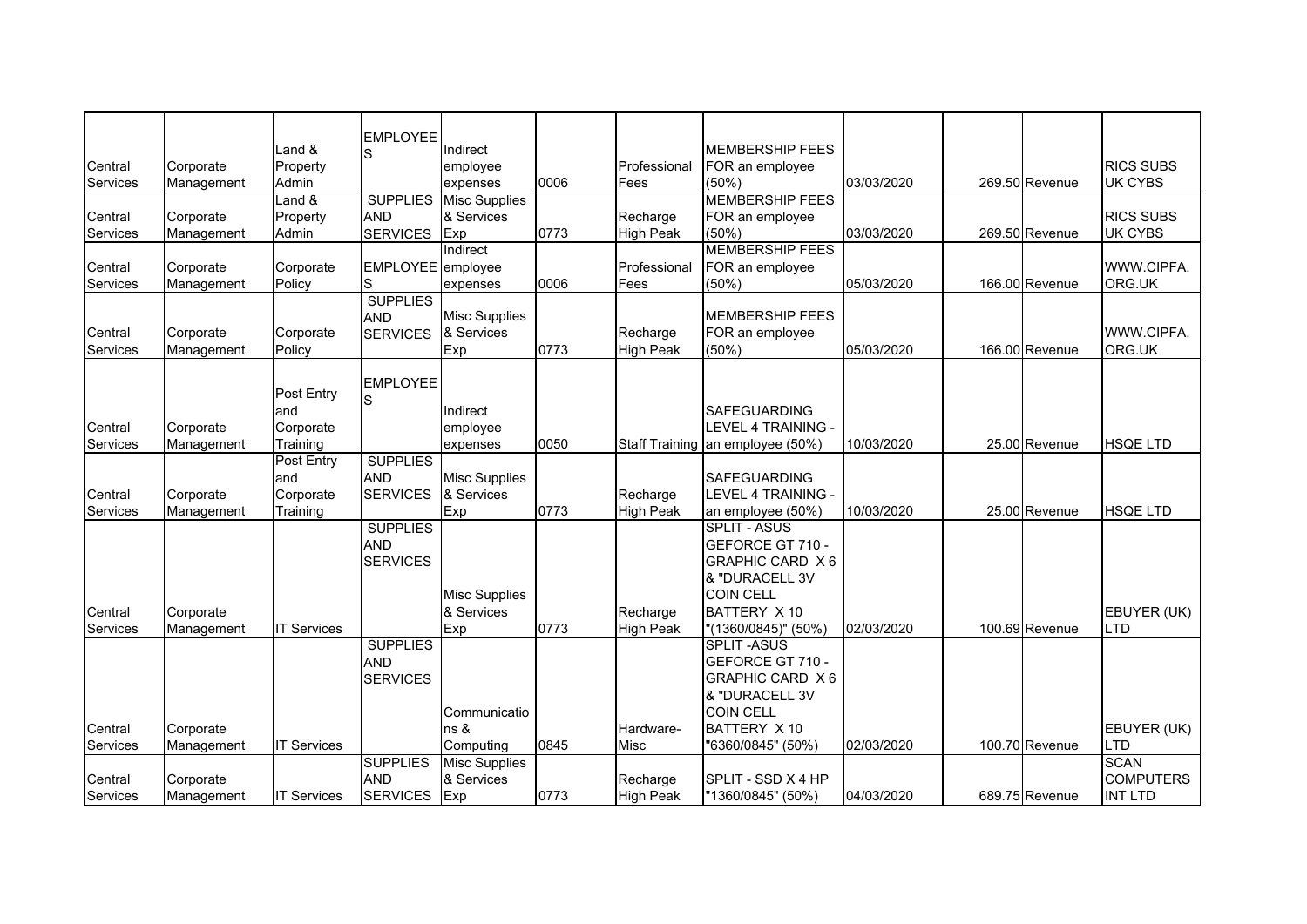|                 |            |                    | <b>SUPPLIES</b> | Communicatio         |      |                  |                                 |            |                | <b>SCAN</b>       |
|-----------------|------------|--------------------|-----------------|----------------------|------|------------------|---------------------------------|------------|----------------|-------------------|
| Central         | Corporate  |                    | <b>AND</b>      | $\ln s$ &            |      | Hardware-        | SPLIT - SSD X 4 SM              |            |                | <b>COMPUTERS</b>  |
| <b>Services</b> | Management | <b>IT Services</b> | <b>SERVICES</b> | Computing            | 0845 | <b>Misc</b>      | $(50\%)$                        | 04/03/2020 | 689.75 Revenue | <b>INT LTD</b>    |
|                 |            |                    | <b>SUPPLIES</b> | Equip                |      | Purchase         |                                 |            |                | <b>AMZNMKTPLA</b> |
| Central         | Corporate  |                    | <b>AND</b>      | Furniture &          |      | Equipment &      | <b>SPLIT - DESK RISER</b>       |            |                | <b>CE</b>         |
| <b>Services</b> | Management | <b>IT Services</b> | <b>SERVICES</b> | <b>Materials</b>     | 0500 | Furniture        | HP (50%)                        | 04/03/2020 | 69.57 Revenue  | AMAZON.CO         |
|                 |            |                    | <b>SUPPLIES</b> | <b>Misc Supplies</b> |      |                  |                                 |            |                | <b>AMZNMKTPLA</b> |
| Central         | Corporate  |                    | <b>AND</b>      | & Services           |      | Recharge         | SPLIT - DESK RISER              |            |                | <b>CE</b>         |
| Services        | Management | <b>IT Services</b> | <b>SERVICES</b> | Exp                  | 0773 | <b>High Peak</b> | SM (6360/0500) (50%) 04/03/2020 |            | 69.58 Revenue  | AMAZON.CO         |
|                 |            |                    |                 |                      |      |                  |                                 |            |                |                   |
|                 |            |                    | <b>SUPPLIES</b> | <b>Misc Supplies</b> |      |                  | <b>SPLIT - PROJECTOR</b>        |            |                | AMAZON.CO.        |
| Central         | Corporate  |                    | <b>AND</b>      | & Services           |      | Recharge         | BAG - HP "                      |            |                | <b>UK</b>         |
| <b>Services</b> | Management | <b>IT Services</b> | <b>SERVICES</b> | Exp                  | 0773 | <b>High Peak</b> | $(1360/0845)$ " (50%)           | 07/03/2020 | 11.22 Revenue  | FO5LM89L5         |
|                 |            |                    | <b>SUPPLIES</b> | Communicatio         |      |                  |                                 |            |                | AMAZON.CO.        |
| Central         | Corporate  |                    | <b>AND</b>      | ns &                 |      | Hardware-        | <b>SPLIT - PROJECTOR</b>        |            |                | <b>UK</b>         |
| Services        | Management | <b>IT Services</b> | <b>SERVICES</b> | Computing            | 0845 | Misc             | BAG - SM (50%)                  | 07/03/2020 | 11.22 Revenue  | FO5LM89L5         |
|                 |            |                    | <b>SUPPLIES</b> | <b>Misc Supplies</b> |      |                  |                                 |            |                | WWW.TRADE         |
| Central         | Corporate  |                    | <b>AND</b>      | & Services           |      | Recharge         |                                 |            |                | SCANNERS.C        |
| Services        | Management | <b>IT Services</b> | <b>SERVICES</b> | Exp                  | 0773 | <b>High Peak</b> | SPLIT - HP (50%)                | 18/03/2020 | 408 Revenue    | <b>OM</b>         |
|                 |            |                    | <b>SUPPLIES</b> | Communicatio         |      |                  |                                 |            |                | WWW.TRADE         |
| Central         | Corporate  |                    | <b>AND</b>      | ns &                 |      | Hardware-        | SPLIT - SM                      |            |                | SCANNERS.C        |
| Services        | Management | <b>IT Services</b> | <b>SERVICES</b> | Computing            | 0845 | Misc             | $(63600845)$ $(50\%)$           | 18/03/2020 | 408 Revenue    | <b>OM</b>         |
|                 |            |                    | <b>SUPPLIES</b> | <b>Misc Supplies</b> |      |                  |                                 |            |                | <b>WWW.TRADE</b>  |
| Central         | Corporate  |                    | <b>AND</b>      | & Services           |      | Recharge         |                                 |            |                | <b>SCANNERS.C</b> |
| <b>Services</b> | Management | <b>IT Services</b> | <b>SERVICES</b> | Exp                  | 0773 | <b>High Peak</b> | SPLIT - HP (50%)                | 18/03/2020 | -8.5 Revenue   | <b>OM</b>         |
|                 |            |                    | <b>SUPPLIES</b> | Communicatio         |      |                  |                                 |            |                | WWW.TRADE         |
| Central         | Corporate  |                    | <b>AND</b>      | ns &                 |      | Hardware-        | SPLIT - SM                      |            |                | SCANNERS.C        |
| Services        | Management | <b>IT Services</b> | <b>SERVICES</b> | Computing            | 0845 | Misc             | $(63600845)$ $(50\%)$           | 18/03/2020 | -8.5 Revenue   | <b>OM</b>         |
|                 |            |                    | <b>SUPPLIES</b> | <b>Misc Supplies</b> |      |                  |                                 |            |                | <b>WWW.TRADE</b>  |
| Central         | Corporate  |                    | <b>AND</b>      | & Services           |      | Recharge         |                                 |            |                | SCANNERS.C        |
| Services        | Management | <b>IT Services</b> | <b>SERVICES</b> | Exp                  | 0773 | <b>High Peak</b> | SPLIT - HP (50%)                | 19/03/2020 | -1.7 Revenue   | <b>OM</b>         |
|                 |            |                    | <b>SUPPLIES</b> | Communicatio         |      |                  |                                 |            |                | <b>WWW.TRADE</b>  |
| Central         | Corporate  |                    | <b>AND</b>      | ns &                 |      | Hardware-        | SPLIT - SM                      |            |                | SCANNERS.C        |
| Services        | Management | <b>IT Services</b> | <b>SERVICES</b> | Computing            | 0845 | <b>Misc</b>      | $(63600845)$ $(50\%)$           | 19/03/2020 | -1.7 Revenue   | <b>OM</b>         |
|                 |            |                    | <b>SUPPLIES</b> | <b>Misc Supplies</b> |      |                  |                                 |            |                | <b>PAYPAL</b>     |
| Central         | Corporate  |                    | <b>AND</b>      | & Services           |      | Recharge         | SPLIT - HP                      |            |                | <b>TECH</b>       |
| <b>Services</b> | Management | <b>IT Services</b> | <b>SERVICES</b> | Exp                  | 0773 | <b>High Peak</b> | $(13600845)$ (50%)              | 20/03/2020 | 37.16 Revenue  | <b>BROTHE EB</b>  |
|                 |            |                    | <b>SUPPLIES</b> | Communicatio         |      |                  |                                 |            |                | <b>PAYPAL</b>     |
| Central         | Corporate  |                    | <b>AND</b>      | $\ln s$ &            |      | Hardware-        |                                 |            |                | <b>TECH</b>       |
| Services        | Management | <b>IT Services</b> | <b>SERVICES</b> | Computing            | 0845 | <b>Misc</b>      | <b>SPLIT - SM (50%)</b>         | 20/03/2020 | 37.16 Revenue  | <b>BROTHE EB</b>  |